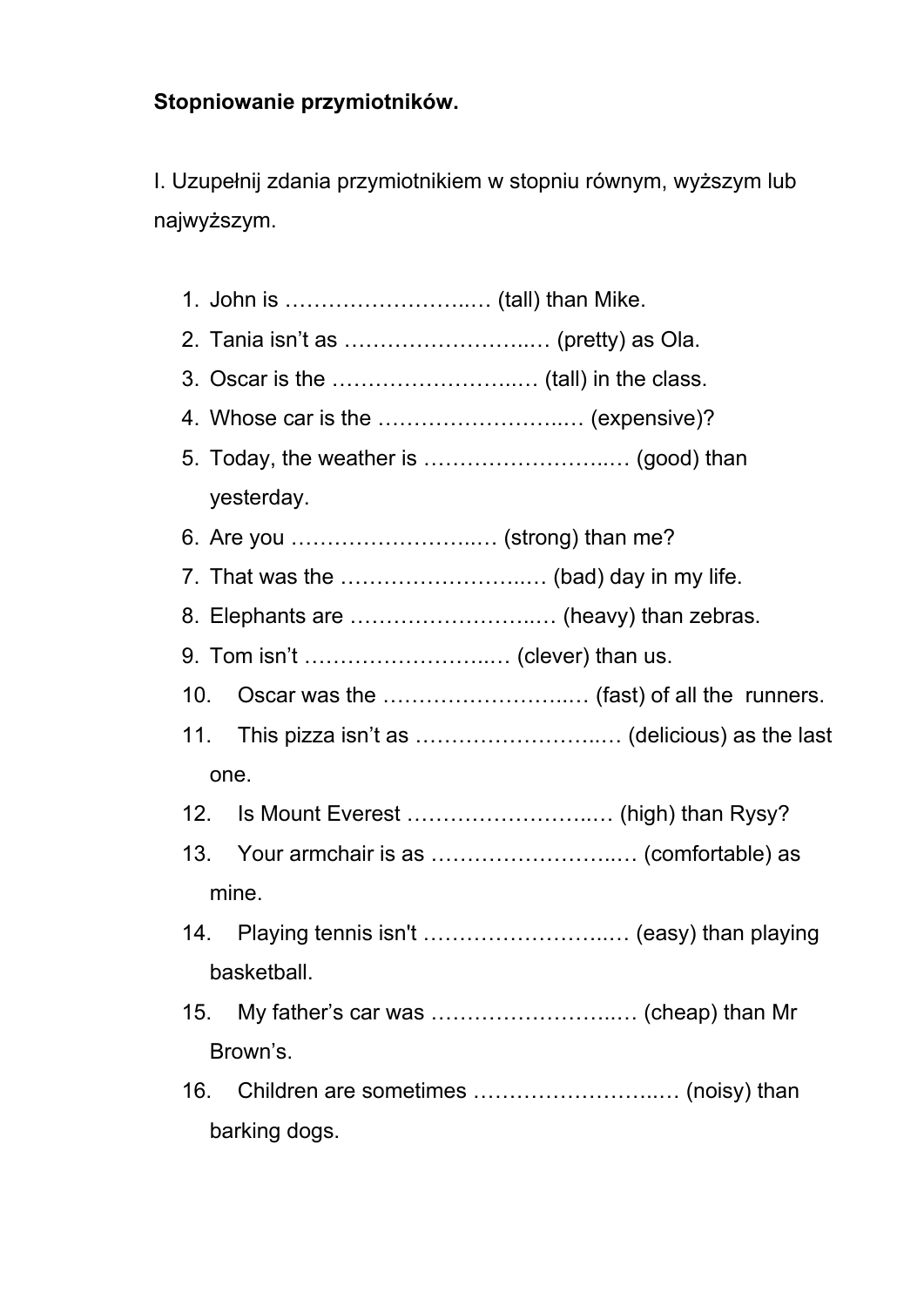- 17. The window in the kitchen is as ……………………..… (dirty) as Mr Franky's wellies.
- 18. This is the ……………………..… (interesting) book I have ever read.
- 19. Italy is ……………………..… (warm) than Poland.
- 20. Are rabbits as ……………………... (cute) as cats?

## II. Z rozsypanych wyrazów ułóż zdania.

1. slower / my car / yours / is / than ………………………………………………………………... 2. our house / their / comfortable / as / isn't / as / flat ………………………………………………………………... 3. in your family / is / the tallest / who / person / ? ………………………………………………………………... 4. are / more interesting / computer games / books / than / ? ………………………………………………………………... 5. best / is / he / my / friend …………………………………………………………………